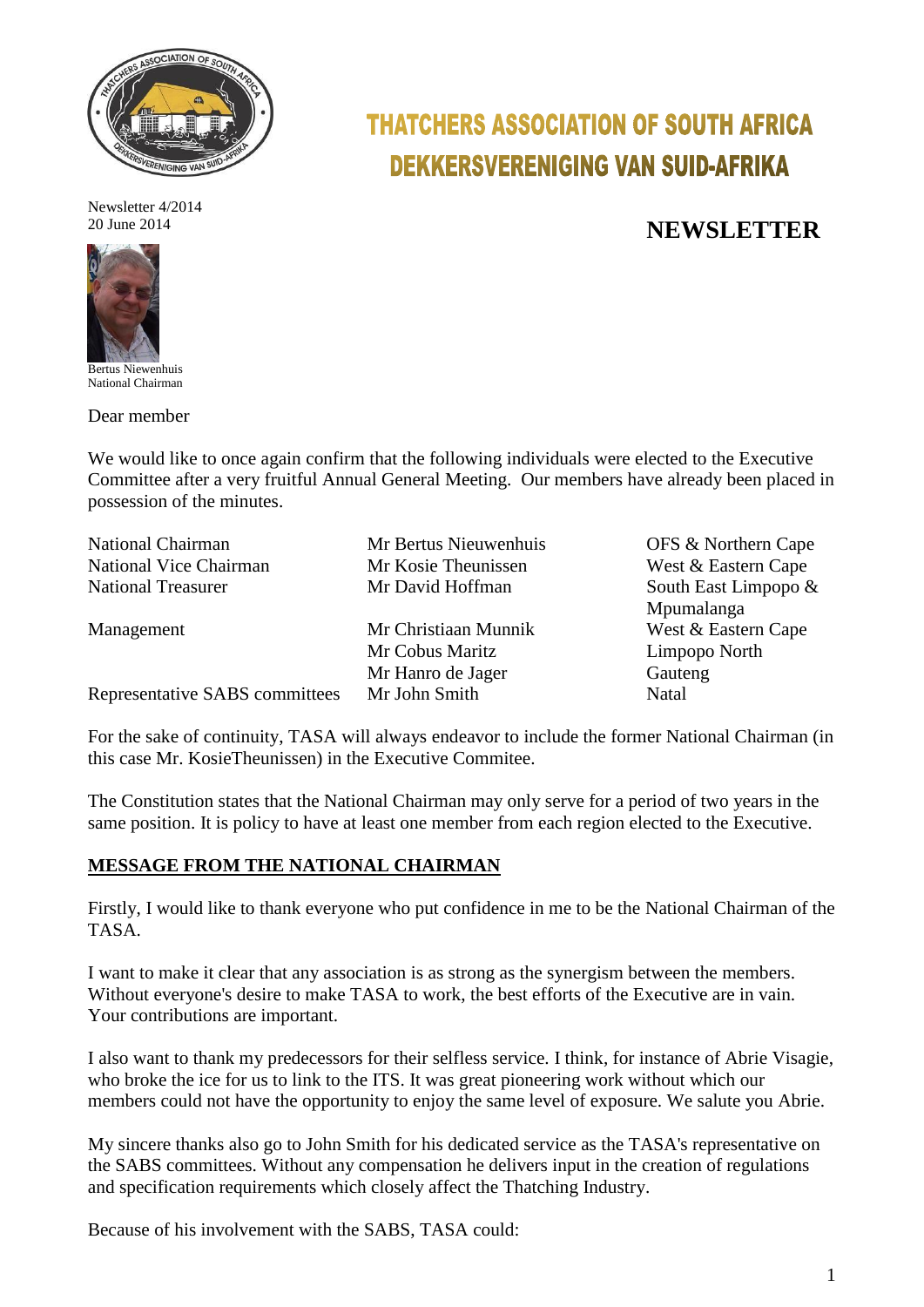Have the SANS 10407 (Thatch Roof Construction) specification restored after it was cancelled and incorporated in different parts of SANS 10400 (National Building Regulations). Due to his intervention, information has been partly recovered and a reference in the SANS 10407 has been made for the information that could not be returned.

The updated SANS 10407:2014 (Thatch Roof Construction) specification would be published during September 2014.

- John was also responsible for the thermal test sample and testing of thatch grass and reed to  $\bullet$ determine their R and U-values. A map of the different zones and cover thickness are indicated at the bottom of this letter.
- He was also responsible for the Training Manual for members that is currently being revised and supplemented.

We can only extend our sincere gratitude.

Kosie Theunissen, with his soft and comfortable charisma, managed to put out fires which he has not even started - even just at the very beginning of his term as National Chairman.

Many thanks to everyone who were involved with the presentation of a wonderfully successful ITS earlier this year in Stellenbosch. You Capetonians have truly done well.

I cannot neglect to express my concern towards the lack of interest of our members to attend such an event. It was an opportunity that cannot easily be repeated.

In South Africa today we are living on the edge of a recession. We also noticed the decline in our membership. To make it in our Industry today, more creative thought must be given to set your business apart from others.

Some of our members, for example, operated their businesses during 2013 at a loss. This next season will be a challenge for the TASA to retain and try to assist members. It is easier to help and get an existing member right back on track, than to recruit new members. This includes associate members.

As you all already know, advertising in newspapers and magazines is expensive and the results are usually limited. Most of the time other businesses see an opportunity to market their printers' ink, insurance, or new vehicles to the advertisers.

I think we better start focusing on other sustainable industries, to point out to them the benefit of using a TASA member. The cost may initially seem more, but when errors have to be repaired due to unprofessional work or the use of inferior material, the recovery costs will be much more than the initial higher cost. Examples are banks and insurance houses. To market the TASA intensively to them may cause a passive flow of insurance claims in our direction.

If you can contribute any other positive suggestions of how we can help grow the TASA, please do not hesitate. Every member's input is required.

May 2014 be a blessed year for everyone. Even though it may not seem so now - you only need one project to get you out of a predicament.

Good luck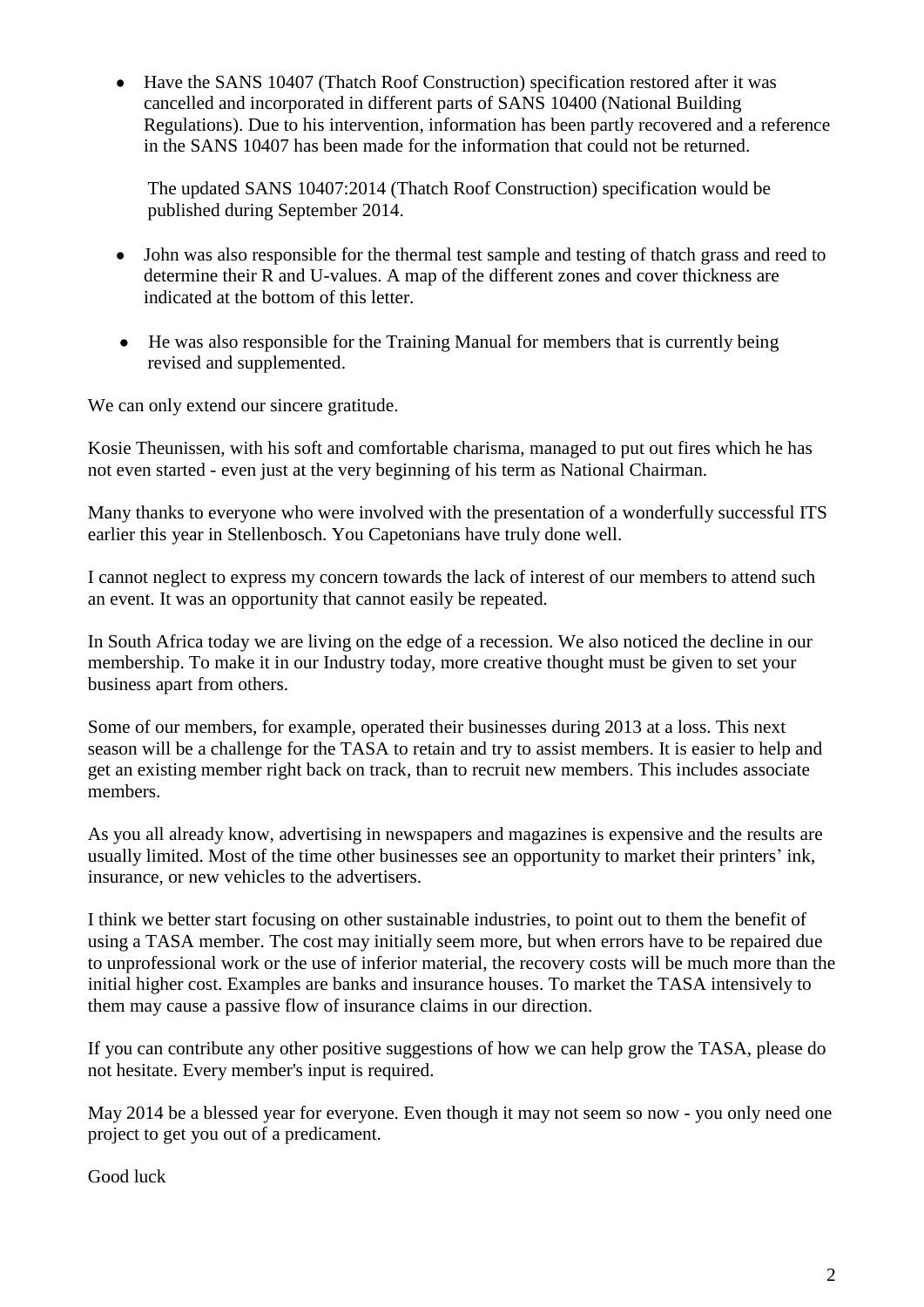### **R & U-VALUES OF THATCH GRASS & REED ROOFS**

The information below is for our members' information regarding covering layer thickness in order for you to know what to expect. The regulation (SANS 10400 XA) in which they are recorded, is still in draft form and may have changed somewhat since now. During the last meeting of this committee, a proposal was submitted that the country rather be divided into (12) twelve zones and not  $(6)$  six.

Our members will be kept informed of any changes or developments. If you have any queries in this regard, or even regarding other specifications, please contact Mr. John Smith of Biggarsberg Thatchers. His cell number is: 083 270 3826



#### **Climatic zones in RSA**

The deemed-to-satisfy provisions are based on climate zones, including dry bulb temperatures; thermal neutrality, humidity and southern coastal condensation risk (see Map of Climatic Zones of South Africa ).

| Overview of climatic zones |                             |                                   |  |  |  |
|----------------------------|-----------------------------|-----------------------------------|--|--|--|
| Zone                       | Description                 | <b>Major Centres</b>              |  |  |  |
| Zone 1                     | Cold interior               | Johannesburg, Bloemfontein        |  |  |  |
| Zone 2                     | <b>Temperate interior</b>   | Pretoria, Polokwane               |  |  |  |
| $Z$ one $3$                | Hot interior                | Louis Trichardt, Nelspruit        |  |  |  |
| Zone 4                     | <b>Temperate Coastal</b>    | Cape Town, Port Elizabeth         |  |  |  |
| Zone 5                     | <b>Sub-tropical Coastal</b> | East London, Durban, Richards Bay |  |  |  |
| Zone 6                     | Arid interior               | <b>Upington, Kimberley</b>        |  |  |  |



 $\overline{c}$